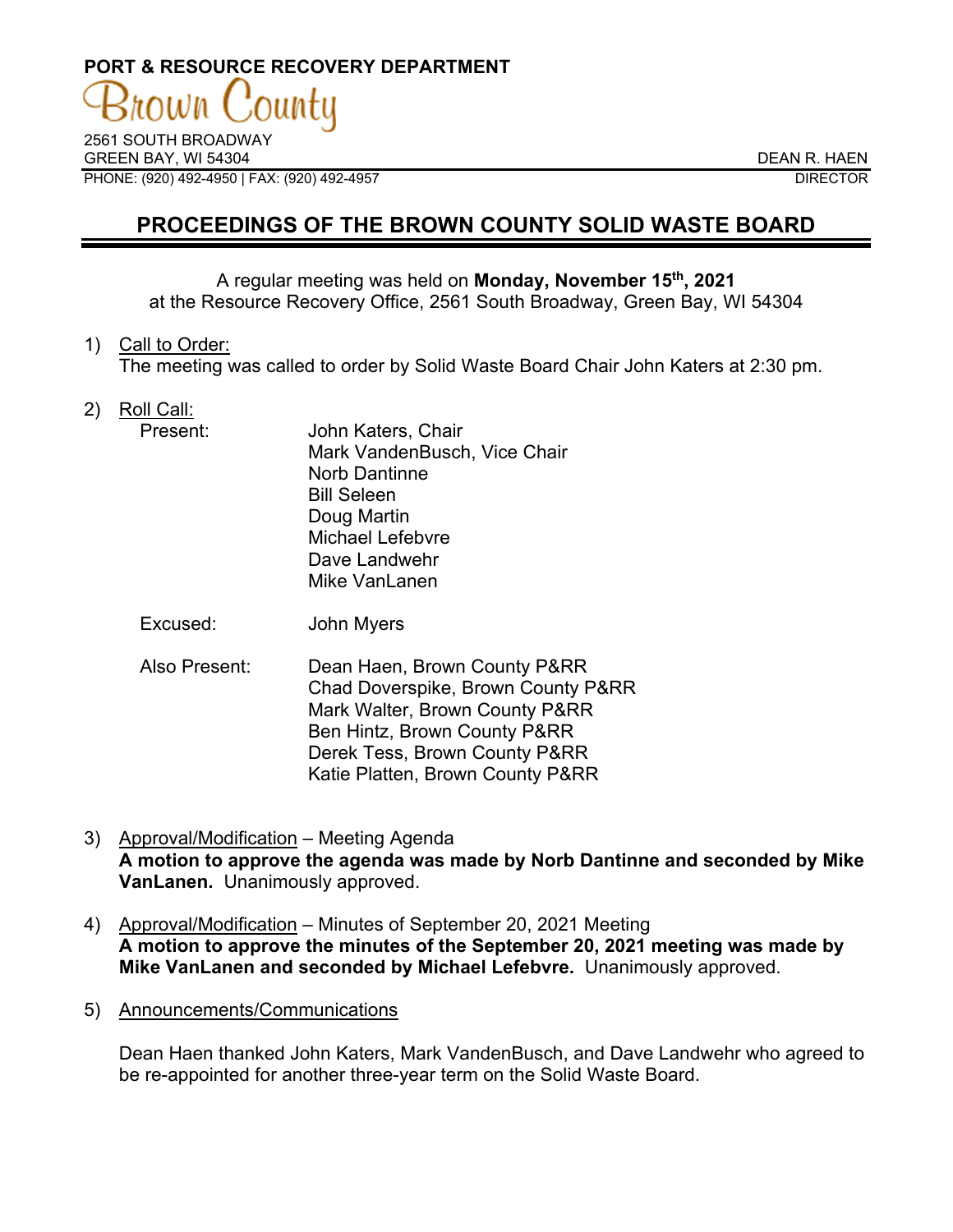A discussion about the Wisconsin Integrated Resource Management Conference followed. Registration and event details will be sent to the Board members following the meeting.

The discussion continued regarding an invite-only open house for the South Landfill in January. Potential guests would be current and past Solid Waste Board Members, PD&T members, Town of Holland representatives, and the County Executive.

#### 6) Approval/Modification – Well Replacement Project #2461 RFB

For various reasons related to the construction of the South Landfill, many wells are in need of replacement or abandonment. Thirteen for abandonment and six replacements are required at the South Landfill. The East Landfill has four wells that have stopped functioning which only requires a single replacement in their place. Lowest bid was from Subsurface Exploration Services for \$35,857.00. Chad Doverspike spoke on the company's reputation and experience. The timing of the project would be in December 2021 or January 2022 dependent upon approval from PD&T and Brown County Board. Funding for the project would come from the East Landfill budget for repairs.

A discussion about the depth of the wells followed.

**A motion to approve the bid of \$35,857.00 by Subsurface Exploration Services for Well Replacement Project #2461 was made by John Katers and seconded by Doug Martin.** Unanimously approved.

#### 7) Approval/Modification – SLF Signage Project #2464 RFB

Most of the road signage for the South Landfill has already been procured and is ready to be installed. Project #2464 is for the marquee entrance sign that will sit just east of the entrance road to the South Landfill on Count IL. Bids were returned that ranged from \$9,000-\$18,000. The lowest bid of \$9,066.81 was from Blink Signs.

Derek Tess provided more details regarding the sign bids.

Mr. Lefebvre questioned why the company based in Ohio was significantly less expensive than a local choice, to which Mark Walter clarified that Mr. Tess had done due diligence in reviewing each bid. The company in Ohio might be in a bigger market that has a better access to materials and accessibility. The project would be shipped to the South Landfill and then installed locally.

Mr. Dantinne questioned the depth of the sign foundation. Mr. Haen clarified that Mr. Tess went to a sign retailer and had them collaborate on the specifications.

After further discussion that the Board requested more clarification prior to approving the bids. This item was tabled until the December Solid Waste Board meeting.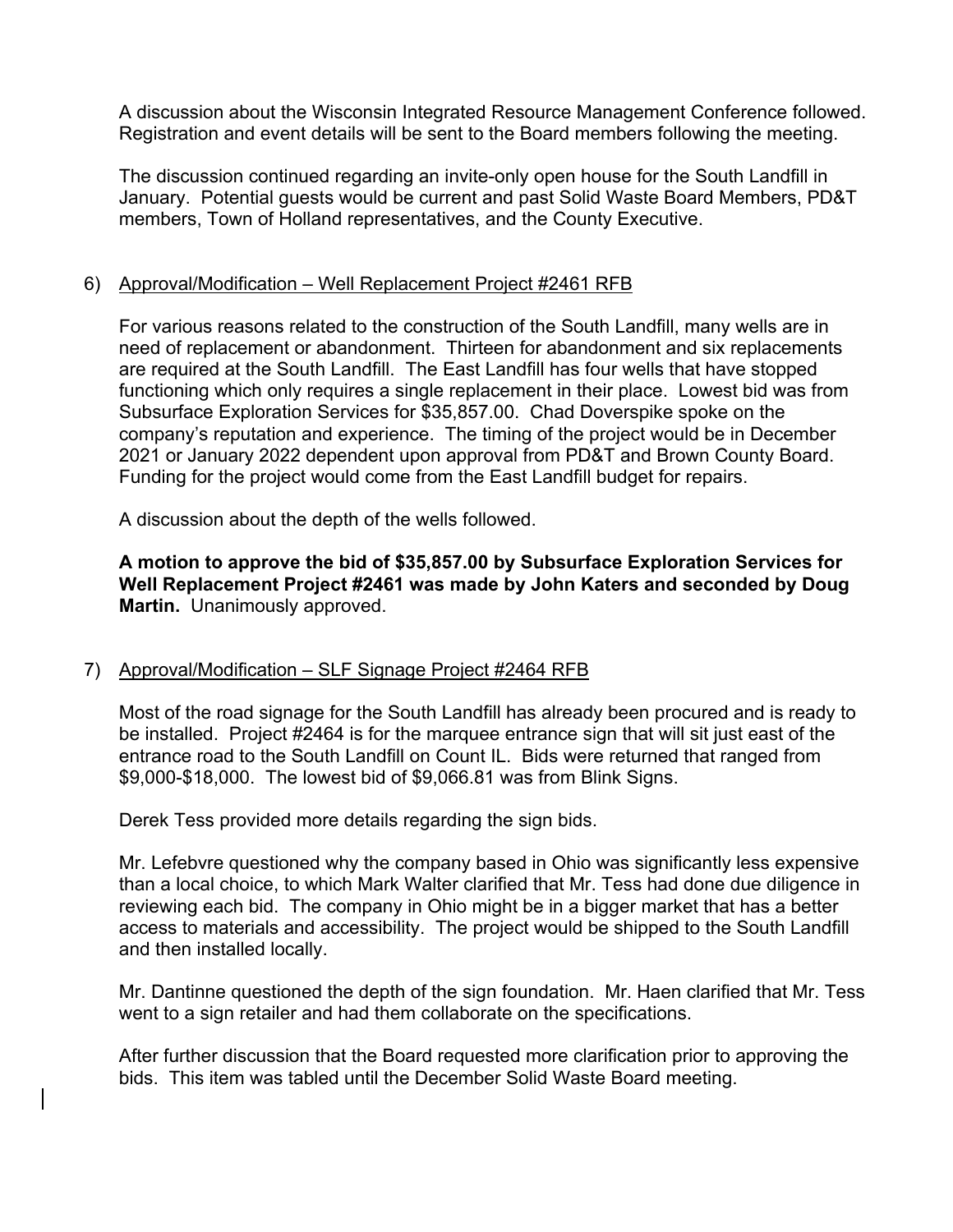### 8) Appliances and Scrap Metal Project #2468 RFQ Update

Mr. Haen explained that the department is working on finding a new service provider to handle scrap metal and freon appliance disposal. Quotes are due by November 29<sup>th</sup> and results will be provided at the next Solid Waste Board Meeting.

### 9) Solid Waste Management Services Agreement - Update

An update was provided by Mr. Haen regarding the agreements that were sent to the municipalities in October. To-date, 12 of 24 agreements were acted upon. Mr. Martin credited the Solid Waste Commission for the rate stabilization fund's establishment. A discussion on the thriving recycling market ensued.

Mr. Haen explained that the Brown County Port & Resource Recovery Department is working on contacting private contractors regarding their existing contracts.

#### 10) Budget - Update

Mr. Haen presented the third quarter status report. Year-to-date public charges are at 91% of budget. The end of the third quarter is looking good. In response to Mr. Haen's comment on personnel cost being down, Mr. VanLanen asked how many positions were filled. Mr. Haen responded that four of seven associates and seven of nine heavy equipment operators have been hired.

Additionally, the statement of funds for the South Landfill detailing the activities that have been happening was presented. New categories that are more limited for South Landfill use are included.

#### 11) South Landfill- Update

All of the critical equipment is in place, with non-critical equipment on its way. Material delays and other issues with construction may delay the January  $3<sup>rd</sup>$ , 2022 opening date (for Brown and Winnebago County use). The January  $3<sup>rd</sup>$  start date is critical as staff is being onboarded and trained starting on December  $6<sup>th</sup>$ . The general public will have access a week or two after a working floor has been established.

Chad Doverspike provided a detailed update on the construction of the South Landfill. The most recent Land Conservation Department drone footage was reviewed.

Mr. Lefebvre asked why a bid was required for the entrance sign, but not for all of the signs that are to be installed on the South Landfill property. Benjamin Hintz explained that Brown County had a company in place that they utilize for the Highway Department. Mr. Walter further explained that once a project is over \$5,000 it requires a bid.